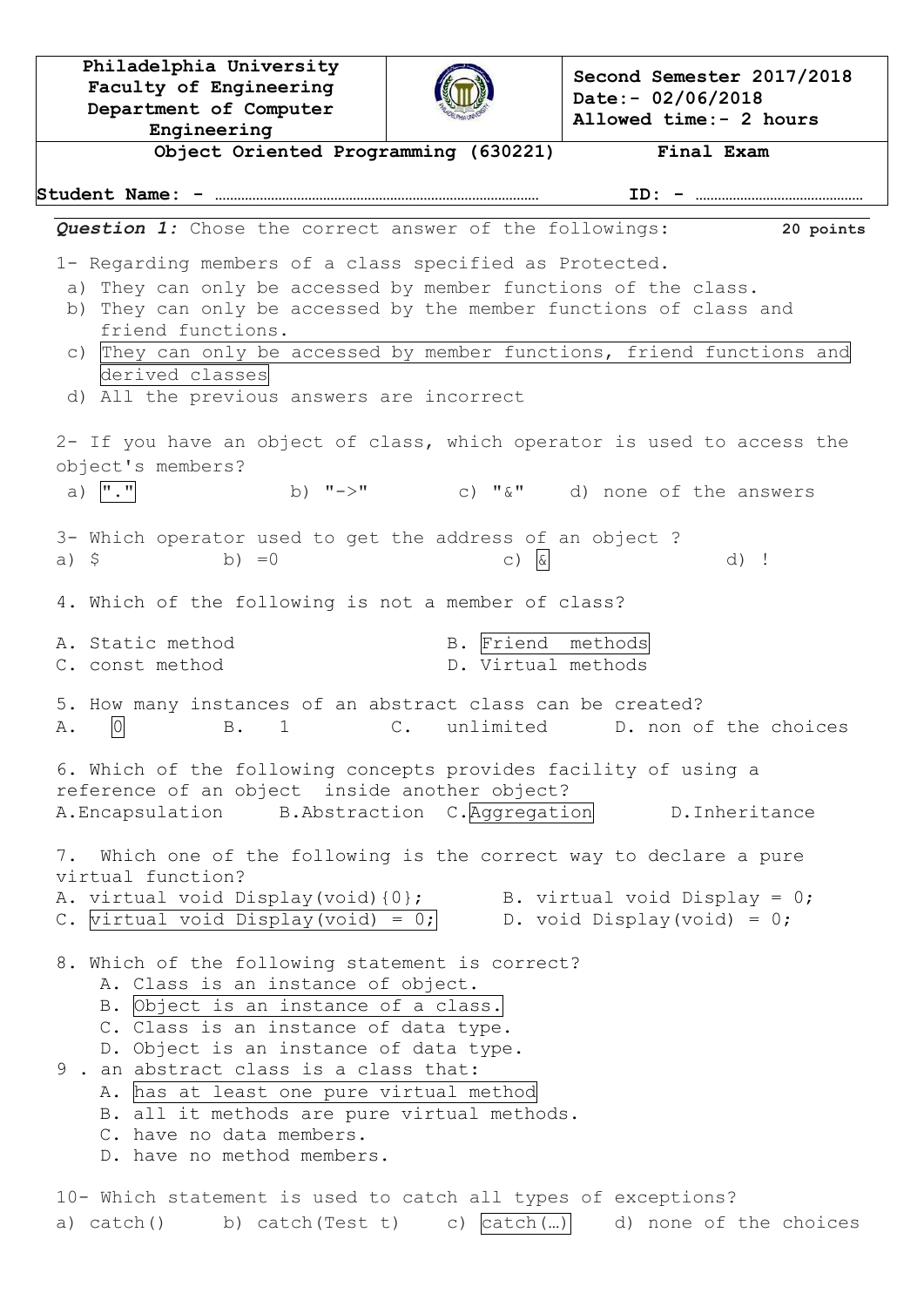*Question 2:* Given the following class that represent a vector in two diminssion space **16 points** class Vector { private: double X; double Y; public:  $Vector() {X=Y=0.0;}$ Vector(double a, double b)  $\{X=a; Y=b; \}$ }; 1. Define an << operator for output operation where the output should be in the form Xi+Yj 2. Define \* operatrion that represent dot product where the result is C=AB where Cx=Ax\*Bx and Cy=Ay\*By 3. Define ++ operator that increment X and Y by 1 unit (pre and post increment) 4. Define > operator where A>B if  $\sqrt{(Ax)^2 + (Ay)^2} > \sqrt{(Bx)^2 + (By)^2}$ class Vector { friend ostream& operator<<(ostream& out,Vector& T); friend Vector operator\*(Vector& T1,Vector& T2); private: double X; double Y; public:  $Vector() {X=Y=0.0; }$ Vector(double a, double b) {X=a; Y=b; } Vector operator++() {  $X = X + 1;$  $Y = Y + 1;$ return \*this; } Vector operator++(int u) { Vector T=\*this;  $X = X + 1;$  $Y = Y + 1$ : return T; } bool operator>(Vector T) {  $if(sqrt(pow(X, 2.0)+pow(Y, 2.0)))>sqrt(pow(T.X, 2.0)+pow(T.Y, 2.0)))$ return true; return false; } }; ostream& operator<<(ostream& out,Vector& T) { out<<T.X<<"i+"<<T.Y<<"j"; return out; } Vector operator\*(Vector& T1,Vector& T2) { Vector T; T.X=T1.X\*T2.X; T.Y=T1.Y\*T2.Y; return T;

}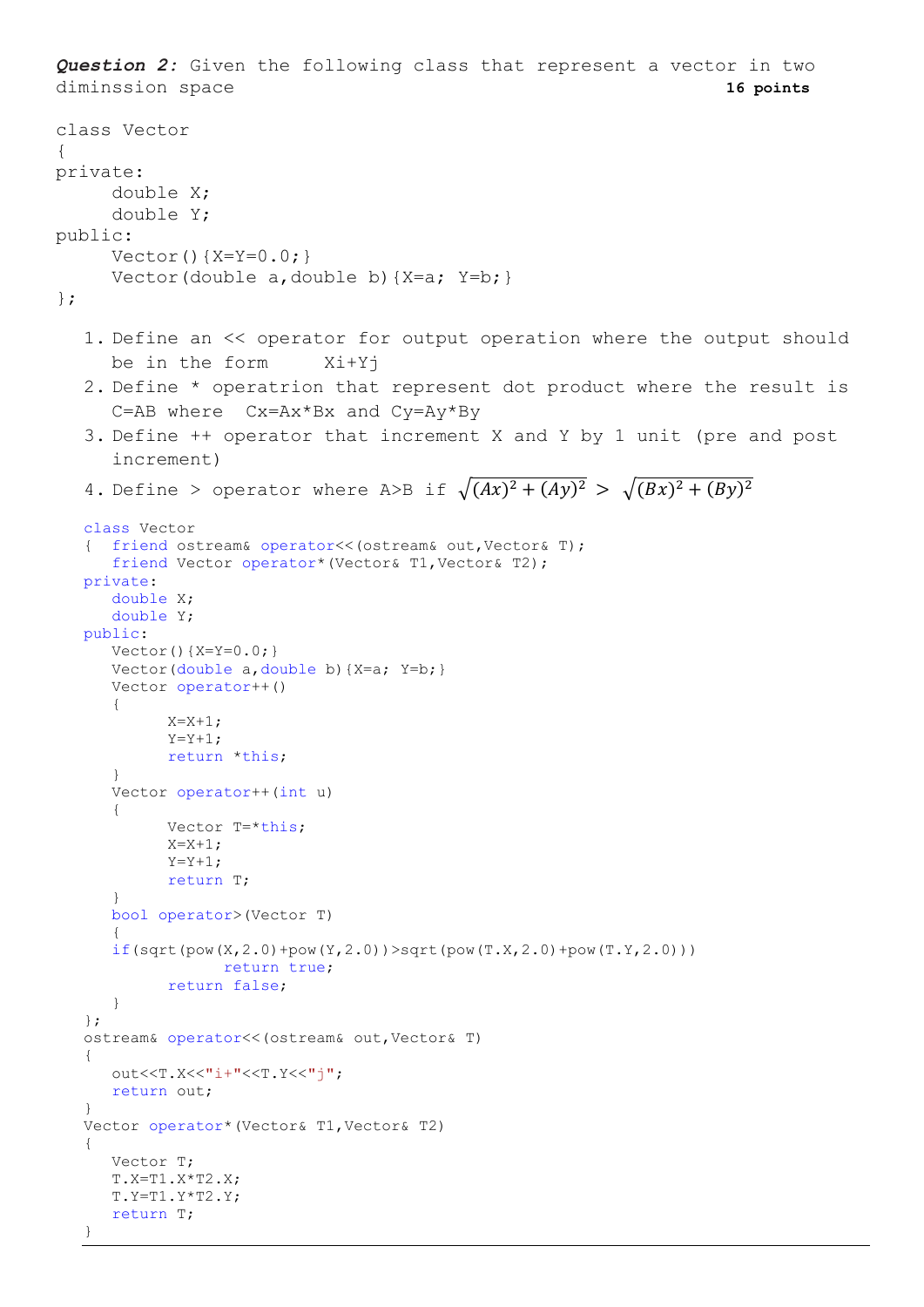*Question 3:* A students data are stored in a sequential access file where the first record represent the number of students. And the remaining recorec represent the information of students as the following ID FName LName GPA separated by white spaces as shown in the example bellow **16 points**

|                          | Number of records |
|--------------------------|-------------------|
| 1001 Ahmad Hani 90.5     | Record 1          |
| 1002 Sami Sameer<br>80.3 | Record 2          |

Write a C++ program that perform the followings:

```
1- define a structure to store one student information.
2- Open the file above and read the first record.
3- Create a dynamicly allocated array of student structue.
4- Read the data from the file to Array created in previous section.
#include<iostream>
#include<string>
#include<fstream>
using namespace std;
struct STUDENT{
  int ID;
  string FNAME;
  string LNAME;
  float GPA;
};
int main()
{
  int Size;
  STUDENT* std;
  ifstream F("file.txt",ios::in);
  F>>Size;
  std=new STUDENT[Size];
  for(int i=0; i(Size; i++)F>>std[i].ID>>std[i].FNAME>>std[i].LNAME>>std[i].GPA;
  F.close();
  return 0;
}
```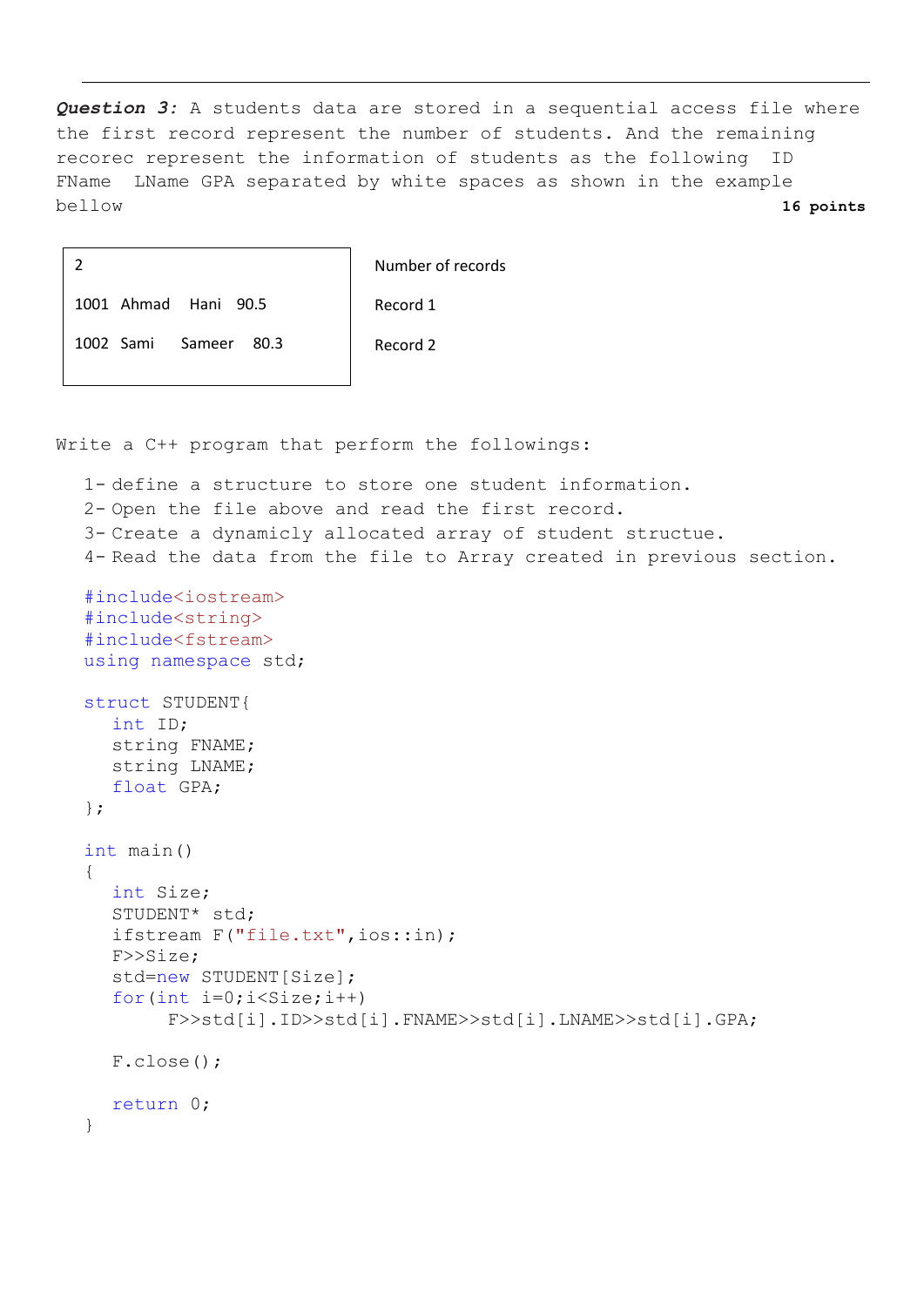```
Question 4: Given the following program: 16 points
```
};

```
struct Date
{
     int Day;
     int Month;
     int Year;
};
void Set Date(Date& Dt, int D, int M, int Y)
{
     Dt.Day=D;
     Dt.Month=M;
     Dt.Year=Y;
}
int main()
{
    Date Dt;
    int D,M,Y;
     cout<<"Day: "; cin>>D;
     cout<<"Month: "; cin>>M;
     cout<<"Year: "; cin>>Y;
     Set Date(Dt,D,M,Y);
    return 0;
}
The value of the year shoule not be negative.
The value of the month should be between 1 and 12.
The value of the Day should be greater than 0 and the upper bound depend 
on the mounth and year.
  1- Define an exception handling class that is thrown in function 
     Set Date with the appropriate messsage if one of the above
     condition is violated.
  2- The function Set_Date should rethrow the exception to caller 
     function.
  3- Define try catch block in main that catchs the exception if occur.
class BAD_DATE_INFO:public exception
{
private:
     string MESSAGE;
public:
     BAD DATE INFO():exception("Bad Date Info"){MESSAGE="Bad Date
Info";}
     BAD DATE INFO(string n):exception(n.c str()){MESSAGE=n;}
     string what() {return MESSAGE; }
```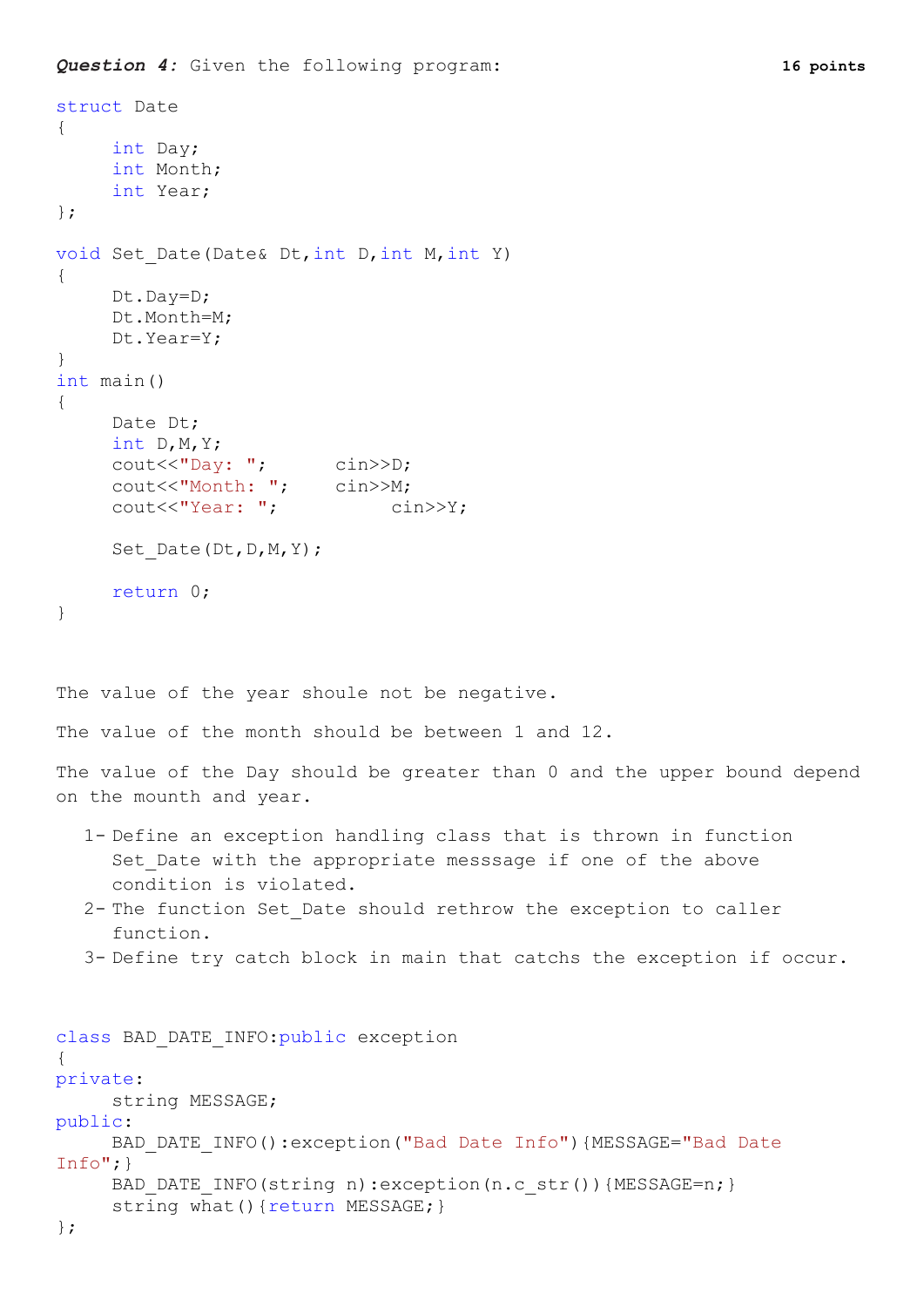```
struct Date
{
    int Day;
    int Month;
    int Year;
};
void Set Date(Date& Dt,int D,int M,int Y) throw(BAD DATE INFO)
{
     if(Y<0)throw BAD DATE INFO("Year must be positive integer");
     Dt.Year=Y;
     if (M>12 | M<1)throw BAD DATE INFO("Month must be between 1 and 12");
    Dt.Month=M;
     if(D<=0)throw BAD DATE INFO("Day must be positive integer");
     if((M==4||M==6||M==9||M==11)&&D>30)
          throw BAD DATE INFO("Day must be less than 31");
     if((M==1||M==3||M==5||M==7||M==8||M==10||M==12)&&D>31)
          throw BAD DATE INFO("Day must be less than 32");
     if(M==2&&(Y&84!=0)&&D>28)throw BAD DATE INFO("Day must be less than 29");
     if(M==2&(Y&94==0)&(20)throw BAD DATE INFO("Day must be less than 30");
     Dt.Day=D;
}
int main()
{
    Date Dt;
    int D,M,Y;
     cout<<"Day: "; cin>>D;
     cout<<"Month: "; cin>>M;
    cout<<"Year: "; cin>>Y;
    try{
          Set Date(Dt,D,M,Y);
     }
     catch(BAD_DATE_INFO e)
     {
          cout<<"ERROR: "<<e.what()<<endl;
     }
    return 0;
}
```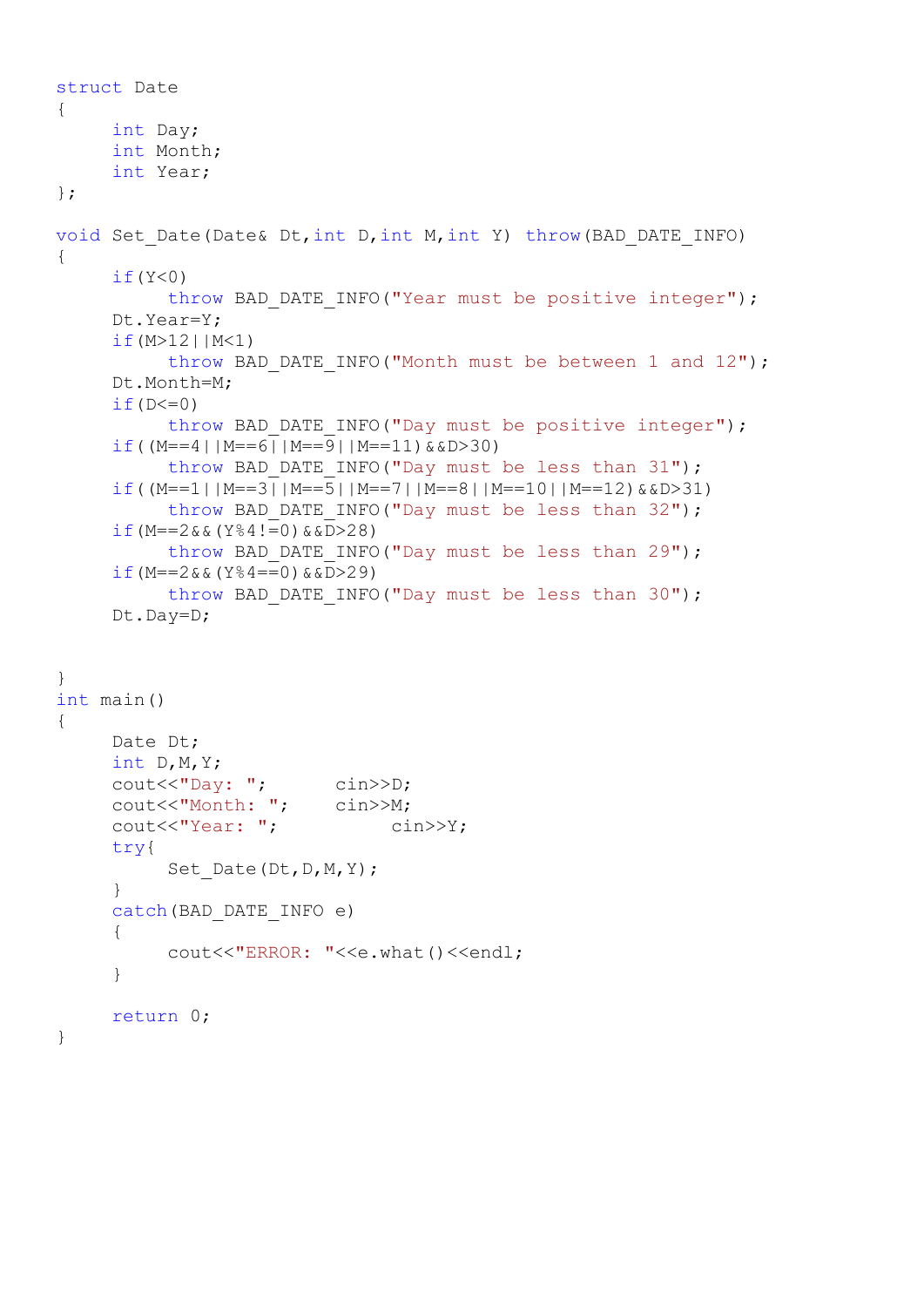*Question 5:* Given the following UML diagram, Construct the class hierarchy shown bellow. **20 points**



```
class Inter1
{
public:
     virtual int Calc() = 0;
     virtual bool dec()=0;
};
class Inter2
{
public:
     virtual bool Evaluate()=0;
};
class Base
{
protected:
     int ID;
     string Desc;
public:
     Base(int x,string s){ID=x; Desc=s;}
     Base(){ID=0; Desc=""; }
     virtual void Print()=0;
};
class ClassA:public Base,public Inter1
{
protected:
     int x,y;
public:
     ClassA(int a, int b, int z, string s): Base(z, s) {x=a; y=b; }
     void Print()
     {
          cout<<"x="<<x<<"\tv="<<v<"\tID="<<ID<<"\tDesc: "<<Desc;
     }
     int Calc()
```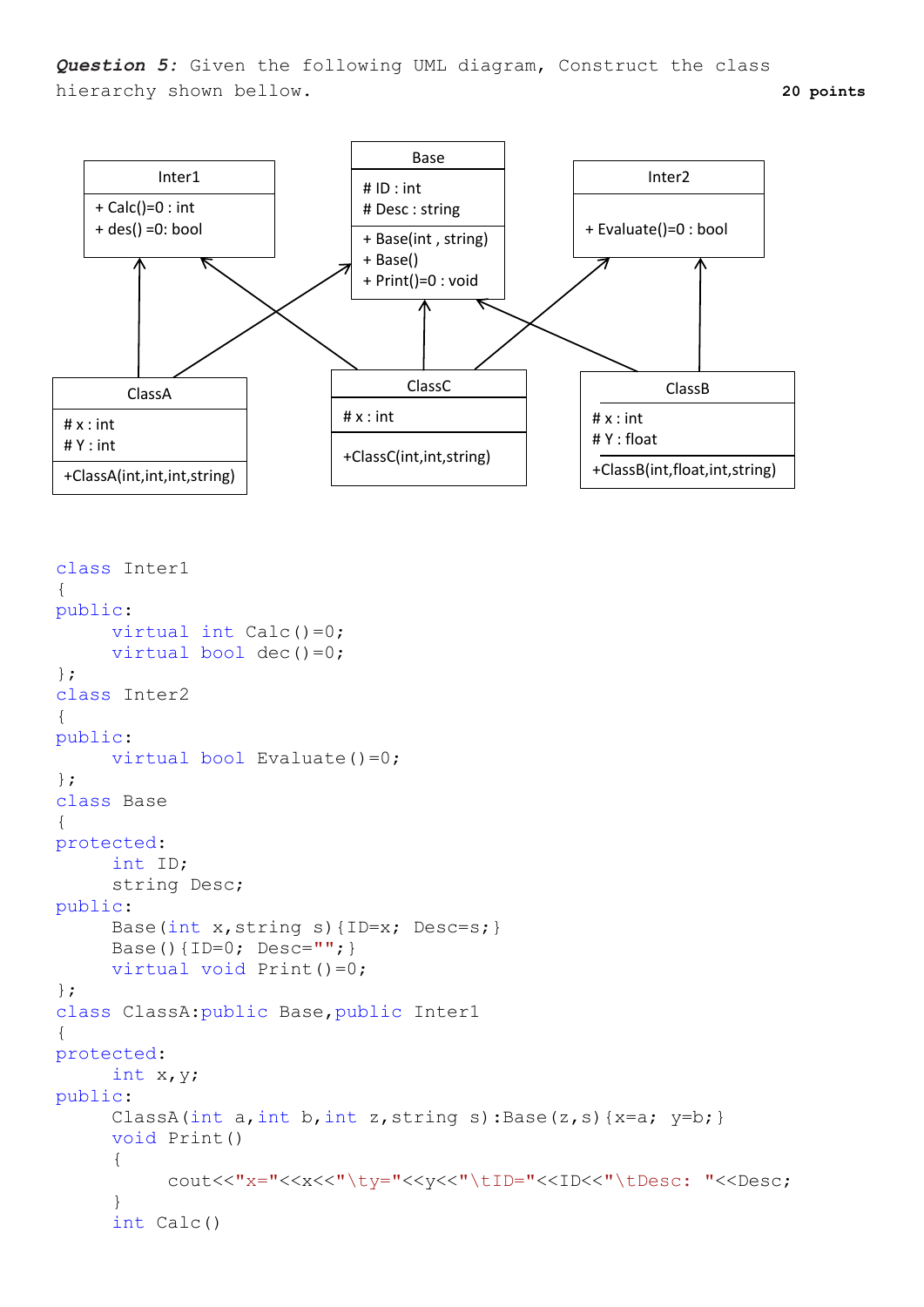```
{
          return x*y;
     }
     bool dec()
     {
          if(x==y)return true;
          return false;
     }
};
class ClassB:public Base,public Inter2
{
protected:
     int x;
     float y;
public:
     ClassB(int a, float b, int c, string s): Base(c, s) {x=a; y=b; }
     void Print()
     {
          cout<<"x="<<x<<"\ty="<<y<<"\tID="<<ID<<"\tDesc: "<<Desc;
     }
     bool Evaluate()
     {
          if(x==ID)
               return true;
          return false;
     }
};
class ClassC:public Base,public Inter1,public Inter2
{
protected:
     int x;
public:
     ClassC(int a, int b, string s): Base(b, s) {x=a; }
     void Print()
     {
          cout<<"x="<<x<<"\tID="<<ID<<"\tDesc: "<<Desc;
     }
     bool Evaluate()
     {
          if(x==ID)return true;
          return false;
     }
     int Calc()
     {
          return x;
     }
     bool dec()
     {
          if(x==ID)return true;
          return false;
     }
};
```